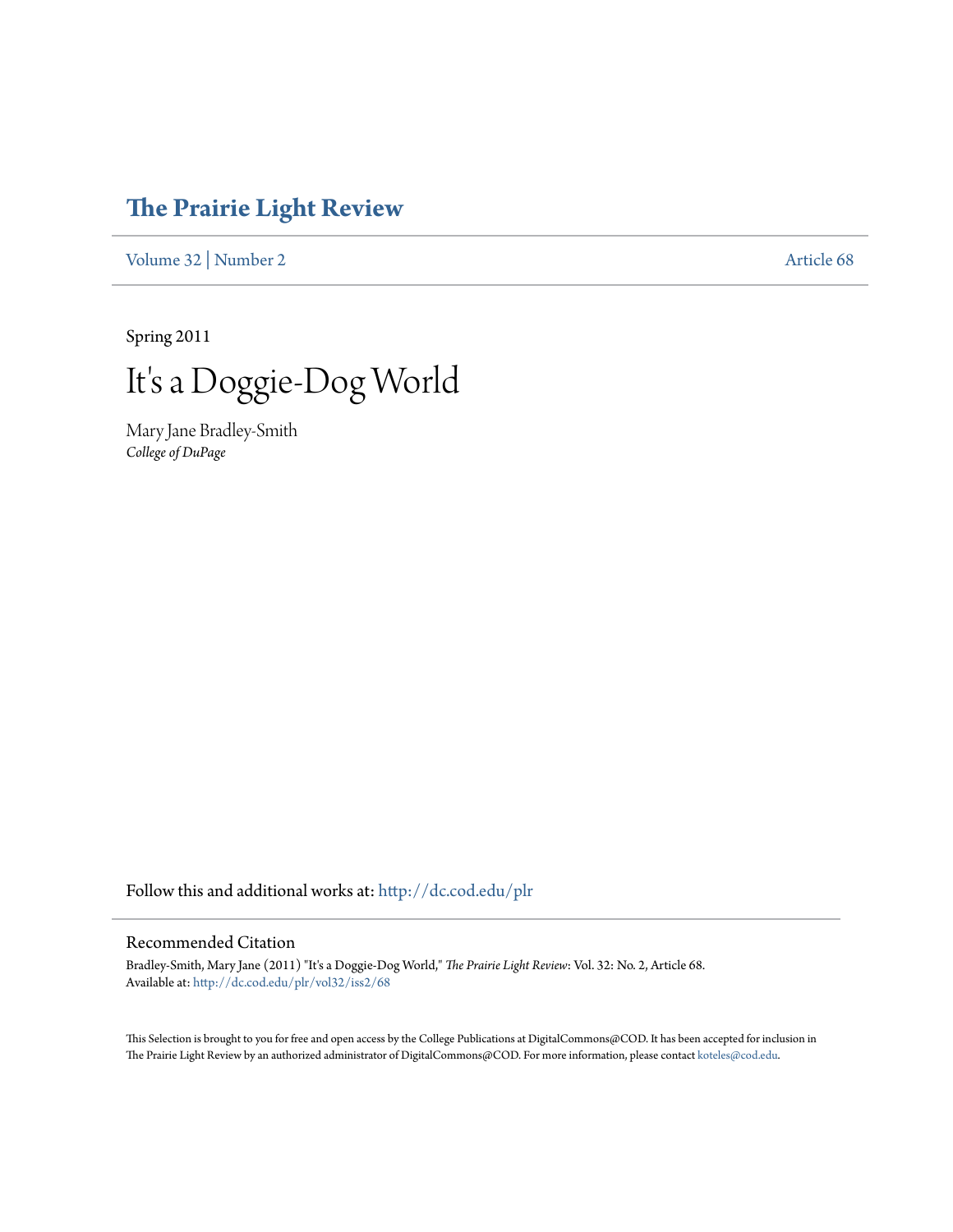# **It's A Doggie-Dog World**

Mary Jane Bradley-Smith

*How much is that doggie in the window? The one with the wagglely tail? How much is that doggie in the window? I do hope that doggie's for sale.*

–Patti Page 1952 hit song

My "first" dog was a string toy that made a clackety-clack sound as I dragged it around our Chicago apartment. The dog was made of wood, with the long, low-slung body of a Dachshund, the spots of a Dalmatian and ears like a Labrador. My bare-footed, two-year-old self, dressed in diapers and a tshirt, also walked him down the long, dark, carpeted hall that led to my grandparents' unit on the same floor.

There was no room for a real dog in our two-room apartment. My parents slept in a Murphy bed that pulled down from the wall in the living room; my older sister and I doubled up in another Murphy in the kitchen. My father had returned a few years earlier from fighting the Japanese in the Pacific. He was a mechanical engineer and soon had a job at Western Electric, expanding the nation's phone system after World War II. My parents dreamed of buying a home in the suburbs, but every time they had saved enough for a down-payment, the prices went up. Finally, in 1951, Dad clinched a deal with a builder in Downers Grove, a south-west suburb of Chicago. We moved into our very own tri-level home on a lot with a large black walnut tree in the back yard.

One evening that Christmas season my parents took my sister and me to a pet store. It was filled with cages of puppies – all sizes, colors, breeds. I walked around looking at all the dogs, sticking my fingers in cages, getting licked by pink tongues. My sister, an eight-year-old, was cradling a puppy with black and white markings. At four, I didn't quite understand what was happening, but Dad paid the owner and we walked out with our first dog.

We think he was part fox terrier and part hound because he looked like the former and bayed like the latter. Dad named him Skipper.

In those days, no one locked their doors at night and there were no leash laws. As long as they behaved themselves, dogs had free run of the neighborhood. Skipper played in the yards and on the street with us and we wrestled with him inside until my Dad would yell, "If you want to rough-house, go outside!"

Skipper's only vice was chasing cars. We tried to break him of it, for fear he'd be run over, but it was no use. Along would come a Studebaker, or a

70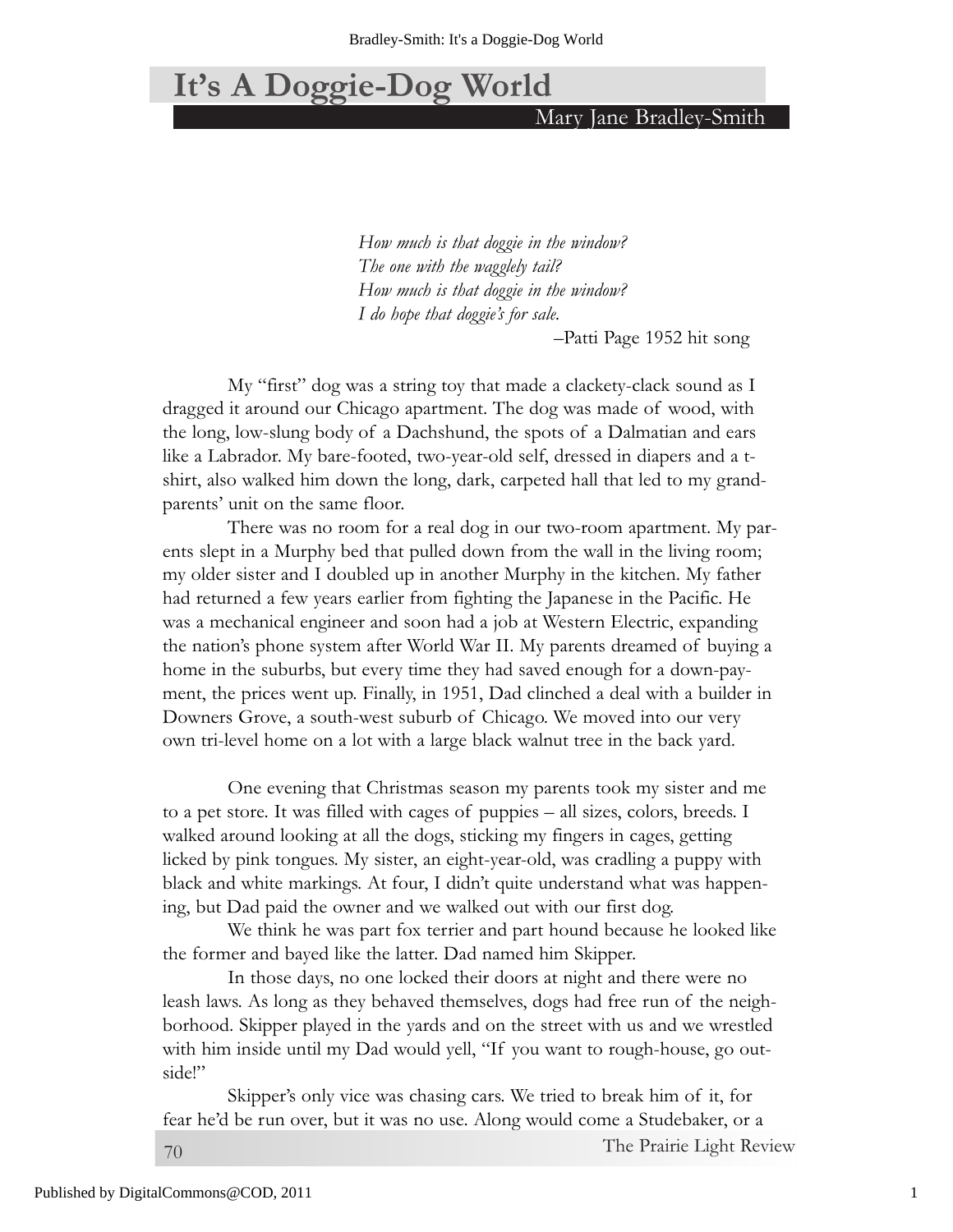#### *The Prairie Light Review, Vol. 32 [2011], No. 2, Art. 68*

Chevy, or a Mercury, and Skipper would be racing after, baying in swift-footed glee, his nose breathing in the tailpipe fumes. When he'd chased it off of our street, Stanley Avenue, he'd lope back home to rest, panting on our front porch, until his next vehicular prey drove by.

He liked to chase our car too, especially when we were going somewhere without him. Usually he'd go a block or two, then Mom or Dad would step on the gas, leaving a disheartened Skipper in the rear-view mirror. Every Sunday, Mom, my sister and I piled into the car for noon Mass at St. Joseph's. In our summer dresses, hats, black patent shoes and white gloves, we headed out the door. This day was no different. Skipper followed, as usual.

"No, Skipper. Stay," my Mom ordered. Skipper sat, smiled, wagged his tail and then tagged along anyway. We got in the car, shut the doors in his face and backed out the drive. Skipper was marching alongside, keeping the pace.

"We're late. I can't stop to put him back in the house," Mom said. "He'll give up in a bit."

She stepped on the accelerator and when we looked back we didn't see him. By the time we found a parking spot and walked into church, most seats were taken, so we climbed the dark wooden stairs into the choir loft. The organ pealed, Monsignor Kiley started the Mass, his back to the congregation in the old Roman ritual. We opened our prayer books and recited the liturgy in Latin and Greek.

Halfway through Mass we heard whispers and some stifled laughter from the back of the church. Enter Skipper, nonchalantly walking down the aisle, looking for a place to lay down after his long run to church. He headed all the way up the nave and then lay down on the padded step of the Communion rail. After the consecration, Monsignor Kiley turned toward the congregation to give Communion, and there lay Skipper. He obligingly stood up to let communicants kneel and when they left, lay down again. When all the hosts had been received and Skipper sprawled at his feet, Monsignor addressed the congregation.

"Whose dog is this?" he asked.

My mother stood up in the gallery. "He's mine, Father."

"Is he Catholic?" Monsignor asked.

"I don't know, Father. He doesn't tell me everything."

Everyone laughed and Skipper thumped his tail. After church he found us and we found him and he rode home in style. We figured why we hadn't seen him from the back window or the rear view mirror when we left the house: He'd raced *alongside* us, beneath the side mirror next to the running board. By the time he did drop behind, we had stopped looking. From then on, Skipper crossed his paws and prayed at home, keeping my agnostic Father company while he read the Sunday *Chicago Tribune.*

Did I mention that Skip was a hunting dog too? He ran down rabbits and dropped them at my Mom's feet, but he also had a taste for more elegant fare. Given the opportunity, Skipper poached frozen capons and chickens from front porches where unsuspecting grocers and butchers had delivered them.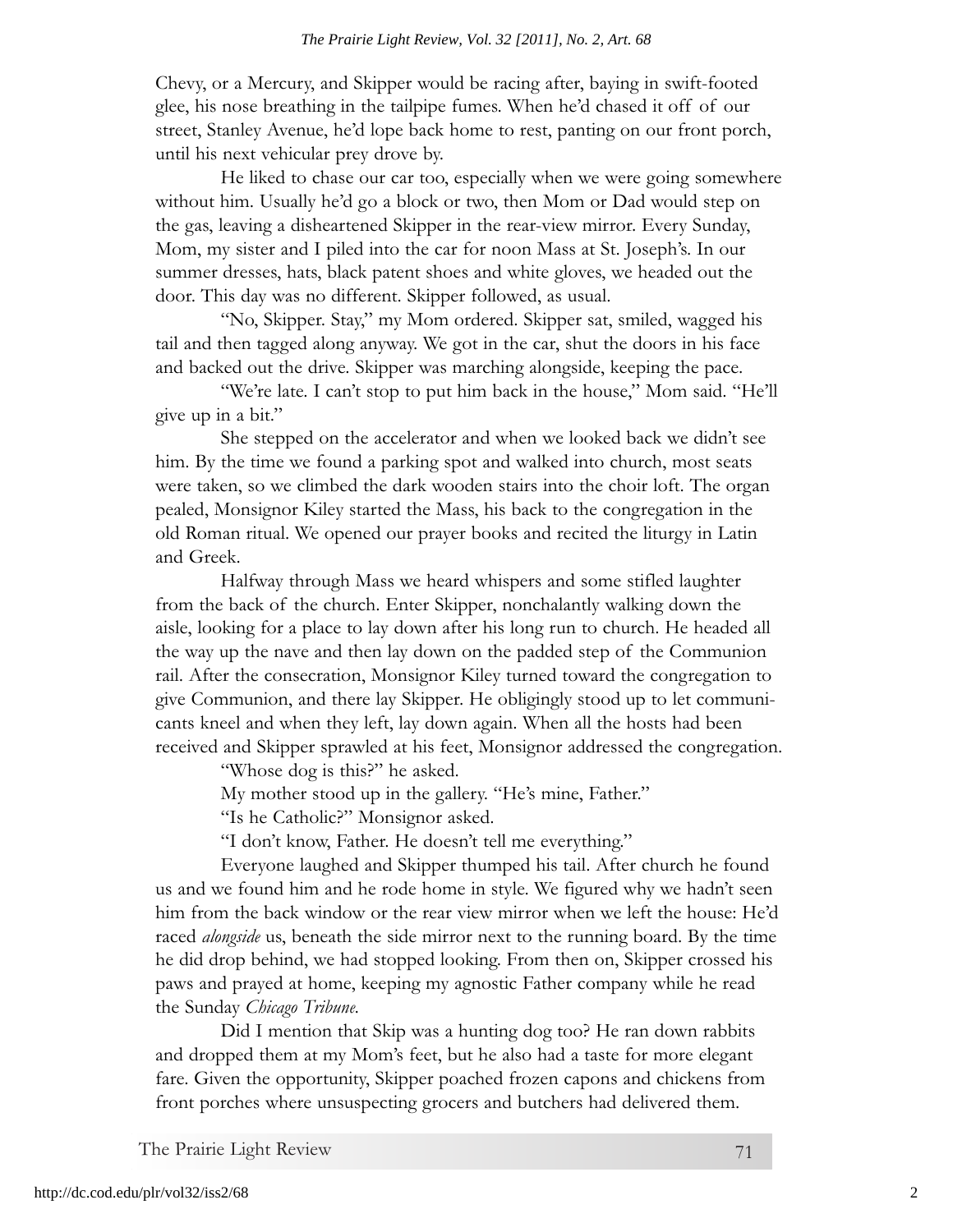#### Bradley-Smith: It's a Doggie-Dog World

Skipper also gave me my first lesson in male anatomy. One spring day our second-grade assignment was to draw a sheep. When all the pictures were hung above the blackboard, mine was the only which was obviously male. Skipper's anatomy was my muse.

He was a male dog, in every sense of the word. He liked exploring and he liked the ladies, and we politely did not inquire when he'd take a day off from time to time. Skipper was a big fan of Duchess, one of our neighbor's boxers, but his sense of adventure sometimes led him farther afield. He had a good inner clock, though: He'd usually be home in time to eat dinner from his red rubber bowl and greet my Dad when he returned from work.

But one summer night, there was no Skipper. We went outside calling his name, expecting him to come home any minute, but the hours went by. No dog. I went to bed, confident he would be home by morning, but still no Skipper. We spread the word through the neighborhood about our missing hound, and then piled into our hunchbacked, beige Chevy sedan. We drove through the streets, calling his name, but there was no answering bark. Two days. Three. We were all sick at heart. Had he been run over by a car? Did he lay sick and dying somewhere? Was he hungry, thirsty, lonely? Missing us as we missed him?

Four days after his disappearance, about two a.m., Mom heard that unmistakable voice. He was baying in joyous, clarion, victorious cadence, running east on Chicago Avenue, turning north on Stanley and then miraculously pawing and howling at the front door. Mom threw it open and Skipper jumped up, his dirty paws imprinting her nightgown. He was filthy, wet, disheveled and he dragged a thick rope which he had chewed through, somewhere, to get home to us. My Dad said someone stole him because he was such a good hunting dog. How many miles had he run to come back to us? He was our own Lassie Come Home.

He was a hero, too. One winter the snowfall was heavier than usual, the streets slick and treacherous. I was playing outside, encased in my red snowsuit, stiff as the shell of a scarab. It kept me warm but immobile. If I fell over I was literally helpless as a beetle on its back.

I was standing in the middle of the street when a car came skittering down the avenue. My Mother was standing in the living room, watching me from the picture window. She ran to the front door and opened it to yell a warning. Our neighbor across the way, Mrs. Quaid, did the same. Then they saw Skipper race to my side, grab my arm and drag me off the street. Mom said she wouldn't have believed it if she hadn't seen it with her own eyes, and no one else would have believed it without Lilian Quaid as a witness.

The next year Skipper developed a painful tumor. He was a young dog, only three, but I could trace the lump on his right side with my finger. He became cranky and one fateful day he growled at my mother.

"I won't have a dog that might turn on me," she declared.

Two days later, when I came home from first-grade, Skipper was gone. My Mom was crying. She poured a small juice glass of beer for my sister

72 The Prairie Light Review